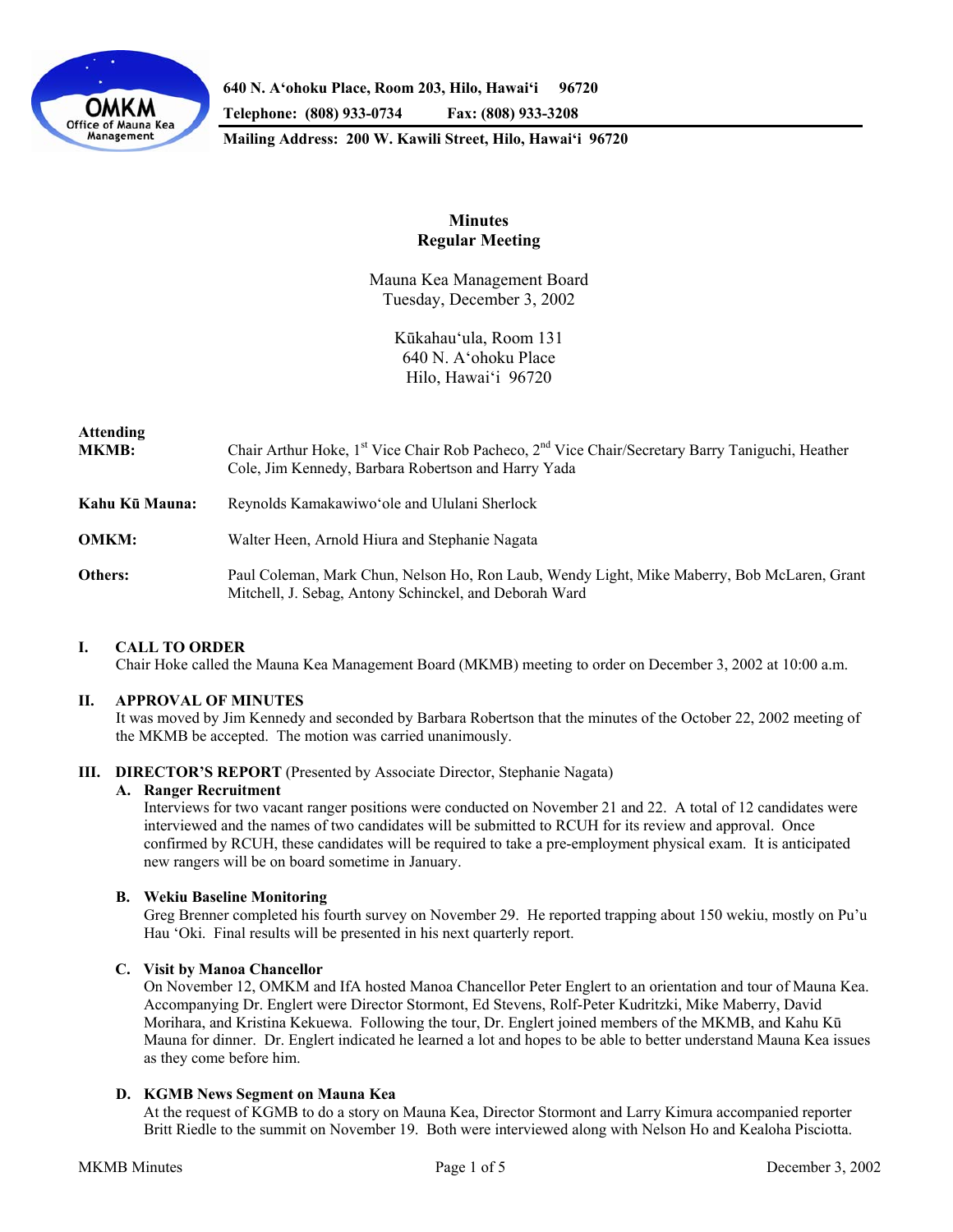The story was aired on the 10:00 p.m. news on November 26. There were several factual errors reported, including: 1) University of Hawai'i Hilo approved the Master Plan and that the Plan would restrict access to the mountain; 2) OMKM was planning to expand the Smithsonian Submillimeter Array Site; and 3) mention that the wekiu was an endangered species. OMKM has notified KGMB of its reporting errors, but it is not likely the station will do a retraction. KGMB plans to do a follow-up story in February 2003.

## **E. Access Survey Recap**

Over 2000 surveys were mailed, mostly to individuals on OMKM's mailing list. To date the office has received 555 completed surveys for a response rate of about 28%. There was overwhelming consensus of the need to preserve and protect the cultural and natural resources. However, with respect to the issue of access, responses were somewhat blurred. The office is consulting with UHH Department of Sociology on different mechanisms for following up on the survey.

## **CI. COMMITTEE REPORTS**

#### **A. Kahu Kū Mauna Council**

Ed Stevens reported that the Council is now a full, nine-member operating body. The Council is in the process of preparing an assessment report for submittal to MKMB.

**B. Administrative Rules, Astronomy Education, Environment, Hawaiian Culture and Public Safety and Conduct Committees** No reports.

# **V. OLD BUSINESS**

# **A. IfA Request to Conduct Site Testing**

#### IfA Proposal

Institute for Astronomy is requesting permission to commence the following site testing activities:

- 1. Expansion of an ongoing program to: test the seeing quality at the UH 88" telescope facility; area near the CFHT weather tower; and road out to the 13 N site. This activity began in the fall of 2001 with OMKM's permission (see November 27, 2001 minutes). Impact from these activities is minimal involving primarily the setting up of portable equipment. These projects do not involve ground excavation.
- 2. Site testing for a suitable location of the Pan-STARRS project. IfA is requesting permission to conduct site tests at the UH 88" facility. This activity will involve setting up a 10" portable telescope and micro-thermal probes on the coude roof. Similar to Item 1 above, this activity does not involve significant ground disturbance.
- 3. Balloon Launches and Kite Experiments on Mauna Kea.

As part of its study to test the quality of sites for the next generation large telescope, IfA is proposing to launch balloons (similar to the ones launched by the Weather service in Hilo) to test for optical turbulence above Mauna Kea. These balloons will be launched from Bradshaw Army Air Base on the Saddle Road in mid-December.

In addition, IfA proposes to conduct a kite experiment on the summit. This will involve flying a tethered kite equipped with micro-thermal probes above the 13 N site. The purpose of this experiment is to test the turbulence in the plateau area. This activity will not involve ground excavation. The kite will be tethered to a cable winch on a truck.

4. Installation of an elevated seeing monitor on the summit and a tower at 13 N. IfA will be submitting a proposal for this study during the next few months.

#### OMKM's Recommendation to the Board

- Item 1: Designate as insignificant projects, the expansion of ongoing site testing. These include tests at: 1) UH 88" facility; 2) CFHT weather tower and; 3) road out to the 13 N site. Impacts by these activities are deemed to be minimal.
- Item 2: Designate site testing for the Pan-STARRS project an insignificant project. Impacts of this project are deemed be minimal.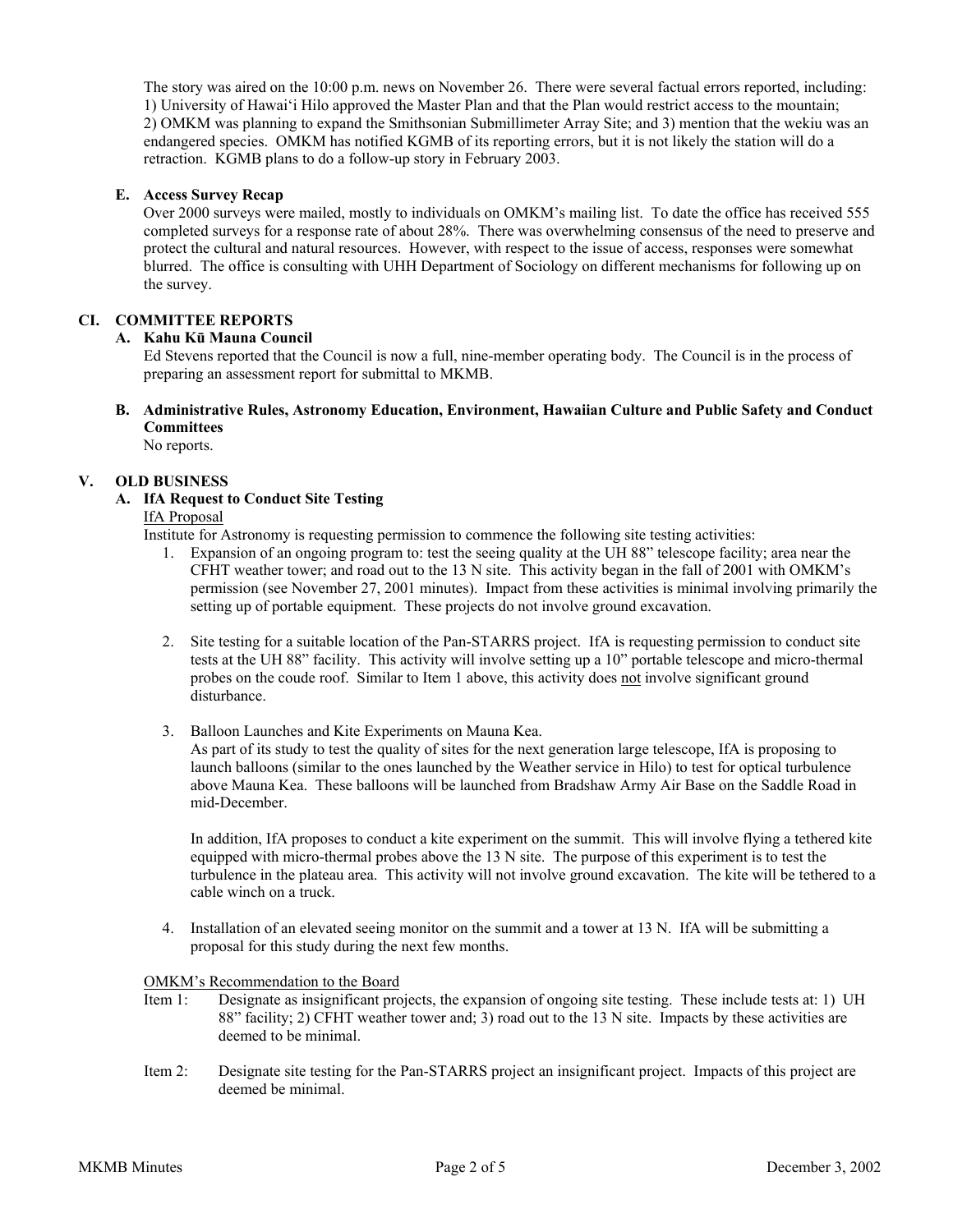- Item 3: Designate testing involving a balloon launching and kite experiment an insignificant project. Impacts of this project are deemed to be minimal.
- Item 4: No action until OMKM/MKMB receives and reviews IfA's proposal for this study.

With Board concurrence, IfA will be notified to proceed with Items  $1 - 3$ , and UHH Chancellor and President will be notified.

#### Conditions and Caveats relating to Items 1, 2 and 3

By allowing IfA to proceed does not signify nor imply OMKM or MKMB acknowledges that Mauna Kea has been designated the chosen site for any future telescope construction for which these activities are being conducted. These activities are strictly for gathering information which IfA requires to make future decisions.

#### Discussion.

Ed Stevens asked if there was any feedback from the site tests that began in November 2001. Mark Chun of IfA indicated the results from tests near the 13 N site and summit were similar, but they were uncertain whether the turbulence measured near ground level is similar at higher elevations, such as at the height of a telescope. Hence, the need to erect a 5 – 6 m tall tower at the 13 N site and conduct more thorough testing. The tower will be erected on the base of the remnants of an old microthermal tower.

Mr. Chun stated, weather permitting, the kite which has about a 6' wing span, will be used in a week-long testing campaign. The purpose of the kite is to obtain measurements, by lowering and raising the kite, of optical turbulence at various altitudes.

#### Action

It was moved by Barry Taniguchi and seconded by Rob Pacheco to accept OMKM's recommendations, conditions and caveats relating to: a) IfA's proposal to conduct site tests at the UH 88"facility, CFHT weather tower and road out to the 13 N site; b) designating as insignificant, site testing for the Pan STARRS project, and testing for optical turbulence using weather balloons and a kite; and c) deferring action on IfA's proposal to erect a tower on the summit and at the 13 N site. The motion was carried unanimously.

## **B**. **Project Status Designation for Pan STARRS**

#### IfA Proposal

At the October 22, 2002 MKMB meeting, IfA Director Rolf-Peter Kudritzki presented a brief description of the Pan-STARRS project. IfA is currently conducting seeing tests on Haleakala and Mauna Kea to determine the location of the project. Pursuant to the Master Plan, projects involving construction or excavation are subject to the design review process. However this process may not commence until the President confers a major or minor project classification. IfA is requesting a project classification.

#### OMKM recommendation to the Board

OMKM recommends the Pan-STARRS project be designated a major project. OMKM also requests the following conditions be attached to the Board's project classification recommendation to UHH Chancellor and President:

#### Conditions and Caveats

- 1. IfA's application initiates the design review process, however, it is understood the final site for this project has yet to be determined. The design review process, which commences upon official designation of a project's status (i.e. major vs. minor) by the President, is intended to guide the development and construction of a project to ensure the design complies with the overall goals and objectives of the Mauna Kea Science Reserve Master Plan and will include features that will mitigate potential harm and negative impact to the cultural and natural resources within the Mauna Kea Science Reserve.
- 2. As far as the project is concerned, because the final site has not been determined between Haleakala and Mauna Kea, it is OMKM's and the MKMB's position that the design review process cannot proceed beyond the Pre-Design Phase of the design review process. At that meeting, the applicant will be furnished with the necessary information regarding cultural, burial, environmental concerns, etc.
- 3. Recommending a major project status designation for this project does not signify nor imply that OMKM or MKMB recognizes Mauna Kea as the chosen site. Such recognition will be made upon an official decision by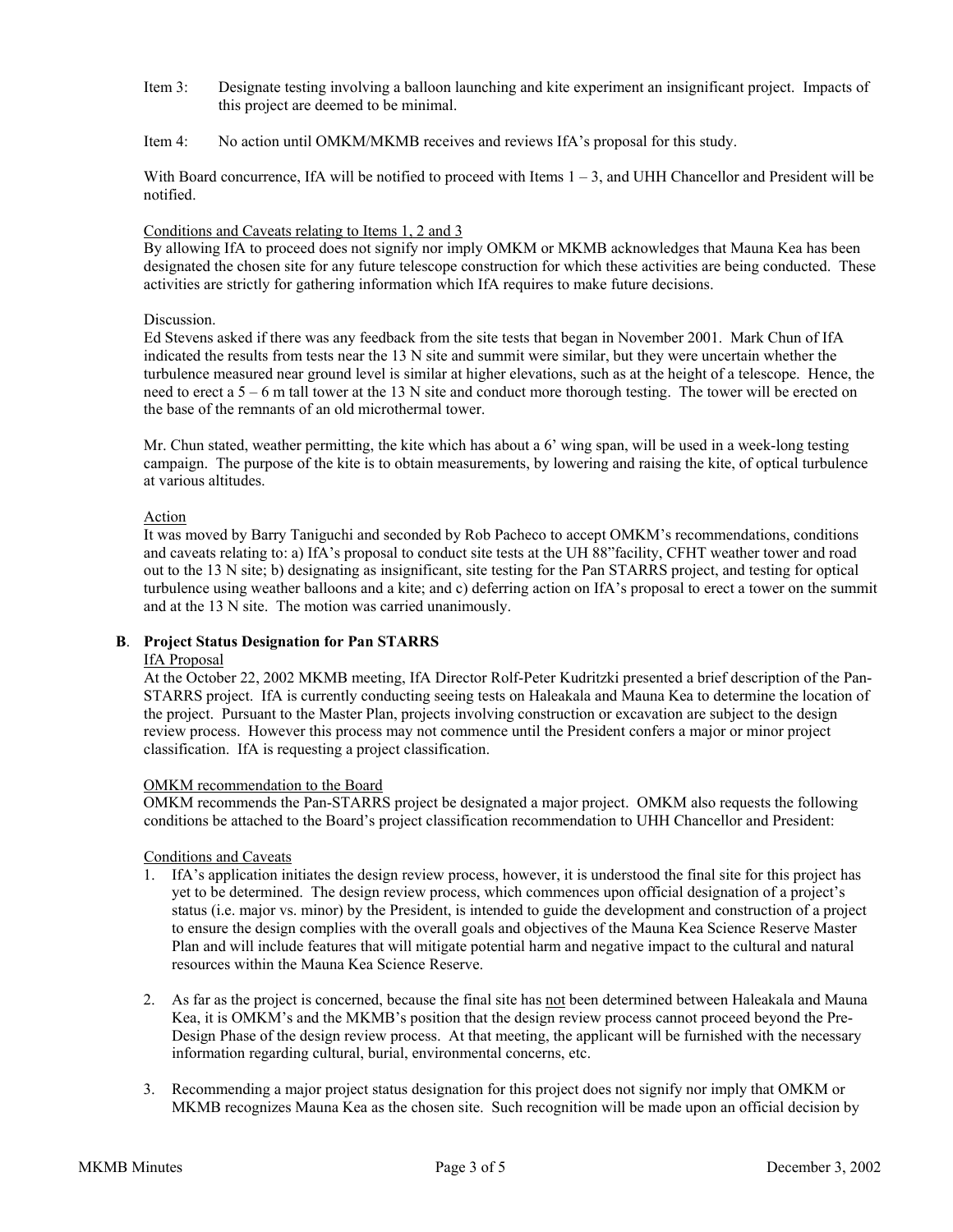IfA. The Board's recommendation is strictly for the purpose of allowing the Pre-Design Phase of the design review process to begin.

4. At the time IfA makes its final site decision, and if it is Mauna Kea, the Board will take up the matter of continuing the design review process for this project. If Haleakala is the chosen site the design review process terminates.

#### Discussion

Walter Heen clarified the pre-design phase involves information flowing from the office to the applicant about what needs to be done to protect the cultural and natural resources, and design concerns. This phase is akin to a developer going to the County and inquiring about what is needed to get the permit process going. Mr. Heen stated he did not believe the Pre-design phase should be part of the design review process because anyone should be able to come to OMKM to get this kind of information. However, according to the Master Plan the pre-design phase takes place after a project has been given its major or minor designation.

Mr. Stevens asked if the Board recommends conferring a major project status for the Pan STARRS project, would it open the door to allow the project to go forward even it might exceed the footprint of the UH-88 site? Mr. Heen stressed that a site still has not been determined and that Board action recommending major status merely allows the design review process to begin.

#### Action

It was moved by Rob Pacheco and seconded by Jim Kennedy to accept OMKM's recommendation that the Pan STARRS project be classified a major project. Mr. Taniguchi further requested the motion include the conditions and caveats. The motion was carried unanimously.

#### **V. NEW BUSINESS**

# **A. Smithsonian Astrophysical Observatory (SAO) Request to Install an Aircraft Monitoring Camera and Small Wide-Angle Camera.**

# SAO Proposals

- 1. **Aircraft Monitoring Camera.** SAO is proposing to install an aircraft monitoring camera on the roof of its antenna maintenance building hangar. The camera will be housed in a weather proof case about  $15" X 17" X$ 21" and will be mounted on the roof of the hangar building. The purpose of the camera is to detect commercial airplanes flying over Mauna Kea at night. It is a safety system for use by the Keck and Gemini telescopes for their laser star guide system. This system will allow the observatories to immediately shutter their lasers when an aircraft is detected.
- 2. **Wide Angle Camera.** SAO is proposing to temporarily (about 5 years) install a small wide-angle photometric camera on the roof of its hangar. The camera will be enclosed in a 30" X 36" X 36" container and will be mounted on a platform about one (1) foot above the hangar roof. This camera will take rapid images of the sky to measure the brightness of a large number of relatively nearby stars over time. Data collected is expected to lead to discoveries of planets around some of these stars.

#### OMKM Recommendation to the Board

OMKM recommends designating the installation of an aircraft monitoring camera and small wide angle camera on the roof of the Smithsonian Submillimeter Array's hangar as insignificant projects. Impacts of these projects are deemed to be minimal. With Board concurrence, SAO will be notified to proceed with these projects and UHH Chancellor and President will also be notified.

Mr. Stevens asked if these cameras will be used for ground surveillance or used as a tracking device. Dr. Schinckel stated these cameras will be stationary and will be facing upwards to detect lights on aircrafts. In answer to why the laser needed to be shuttered, Dr. Schinckel indicated it was a FAA regulation and a safety issue regarding pilots' eyes. As far as he knew, the laser beam did not pose a mechanical threat to planes.

#### Action

It was moved by Heather Cole and seconded by Barry Taniguchi to accept OMKM's recommendation and the motion was carried with Jim Kennedy abstaining.